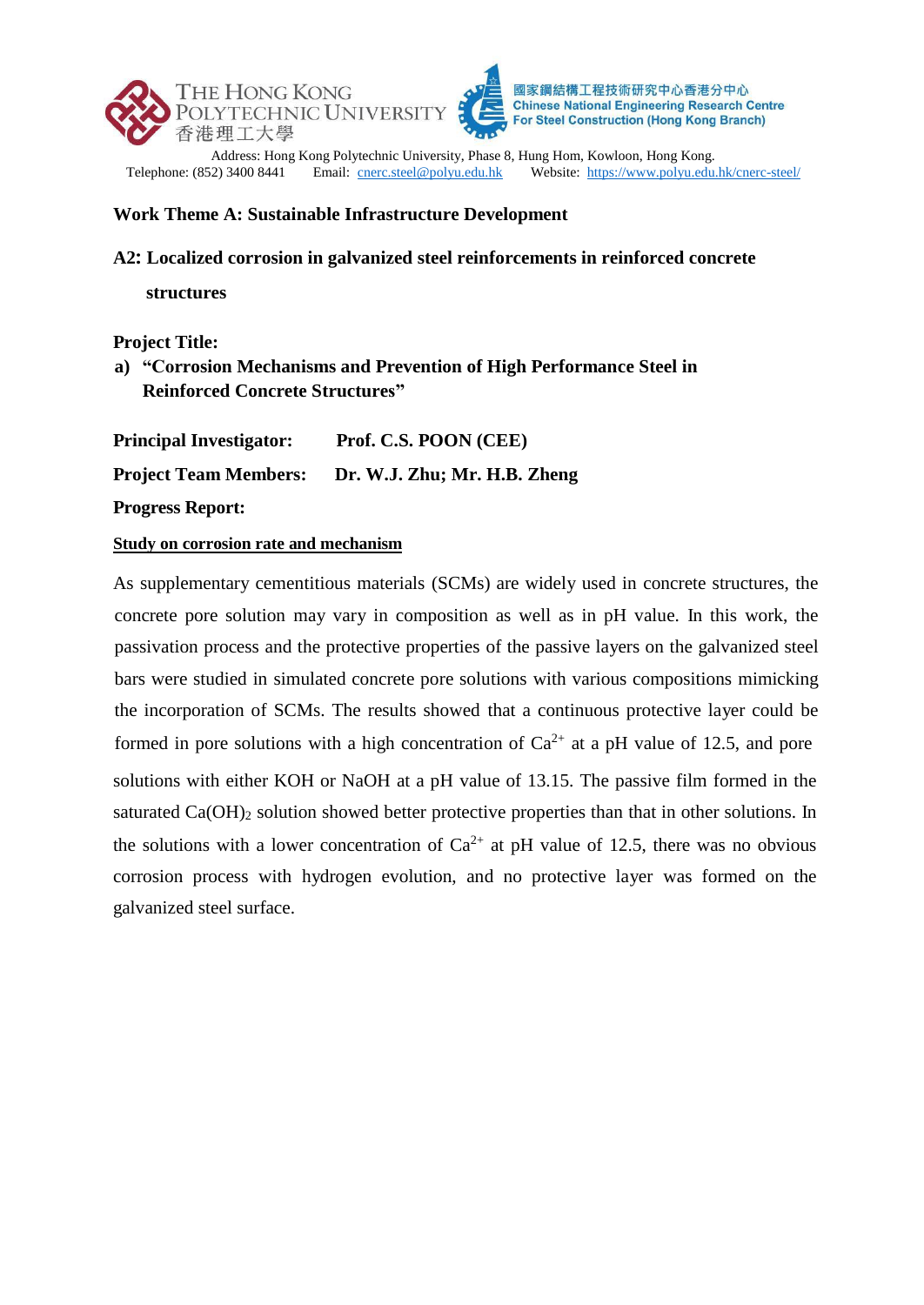

Fig. 1 Cross-section of the Hot-Dip Galvanized Steel bar observed by metalloscope. The specimen was firstly natal etched (2% nitric acid in ethanol) to reveal the four phases (η, ξ, δ and  $\gamma$  phase) in the galvanized coating.

### **Study on mechanical properties**

Based on the investigation of the corroded specimens, the corrosion degree and corrosion morphology were found to have important effects on the ductility of the tension steel bars. A series of simulations based on these two factors were conducted by artificial methods aiming to understand the effect of corrosion on the tensile behaviors of the steel reinforcement. The results showed that the ductility of the corroded reinforcement was reduced in an exponential way when the maximum corrosion degree was below 30%, but it stabilized when the corrosion degree was increased further. The geometric property of radius gyration for the residual cross- section was found to be an important factor affecting the ductility of the steel reinforcement. The ultimate strain of the corroded bars could be evaluated by an interpolation method based on the corrosion degree and radius of gyration at the cross-section with maximum corrosion degree.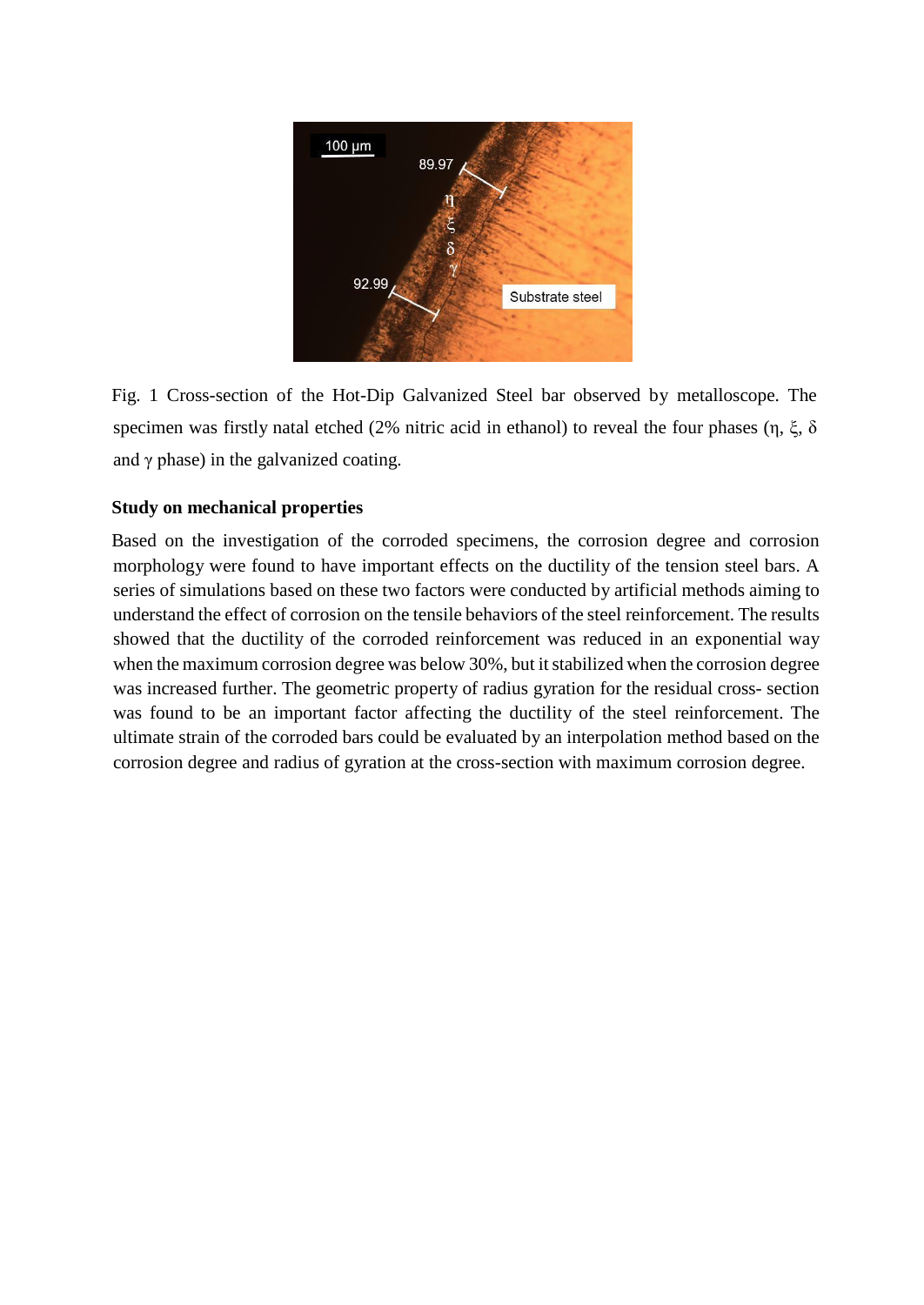

Fig. 2 Image of corroded reinforcement



Fig. 3 Comparison of the failure point for corroded and non-corroded bars